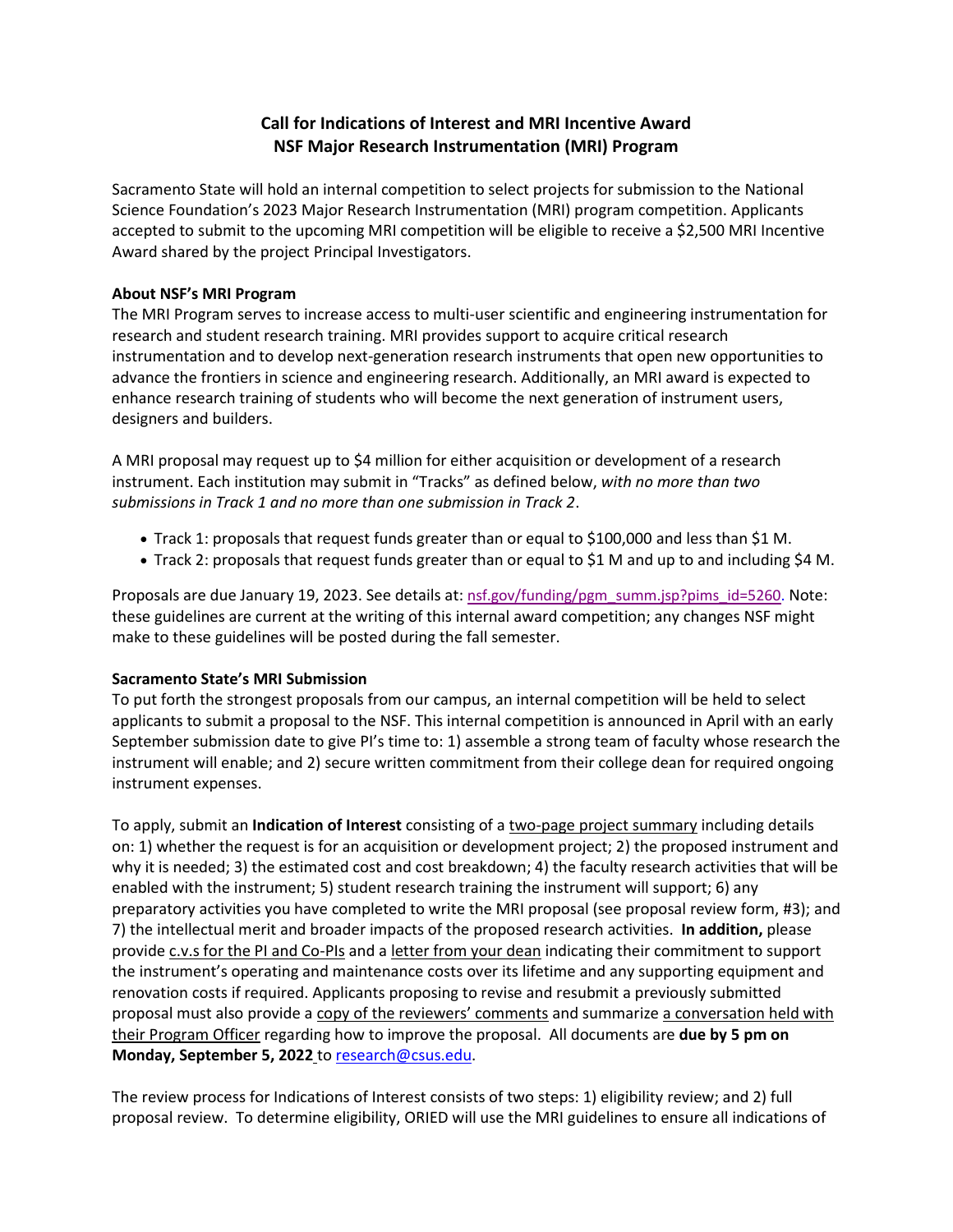interest meet NSF's program requirements including those pertaining to allowable/unallowable requests. A full proposal review is conducted only when the number of eligible indications of interest exceeds the minimum (2 per Track). If the minimum number of eligible applications is exceeded, a committee of reviewers from relevant college dean's offices and ORIED staff will use the attached review form to determine what instrument proposals Sacramento State will submit.

Applicants are expected to read the MRI guidelines before submitting and to devote as much attention to their two page summary as they would if submitting the same to the NSF. We have found that many internal applicants were not considered because their project summary did not show an understanding of the MRI program. Thus, to help applicants assess their eligibility and prepare for this internal competition, the Offices of Research, Innovation, and Economic Development (ORIED) will provide a ½ hour webinar to interested applicants titled "How to Write Sucessful NSF Major Instrumentation Proposals." Please contact Dr. Jill Shannon at [jill.shannon@csus.edu](mailto:jill.shannon@csus.edu) to view the webinar.

#### **The MRI Incentive Award**

Each team selected to submit a MRI proposal will be eligible to receive a \$2,500 award that will be divided among the project PIs. These funds can be used for additional employment salary or professional development funds. Since the MRI program is more prescriptive than other NSF competitions, recipients must commit to working with ORIED throughtout the development of the proposal including competitive and technical components allowing time for substantive narrative review and feedback. The award will be distributed after the proposal has been submitted, only if this expectation has been met.

Applicants will be notified by Friday, October 3 whether their indication of interest has been selected for submission to NSF and an MRI Incentive Award, allowing time to work with ORIED research development staff on the full proposal prior to NSF's January 19th deadline.

Should you have any questions, feel free to contact Dr. Jill Shannon at [jill.shannon@csus.edu.](mailto:jill.shannon@csus.edu)